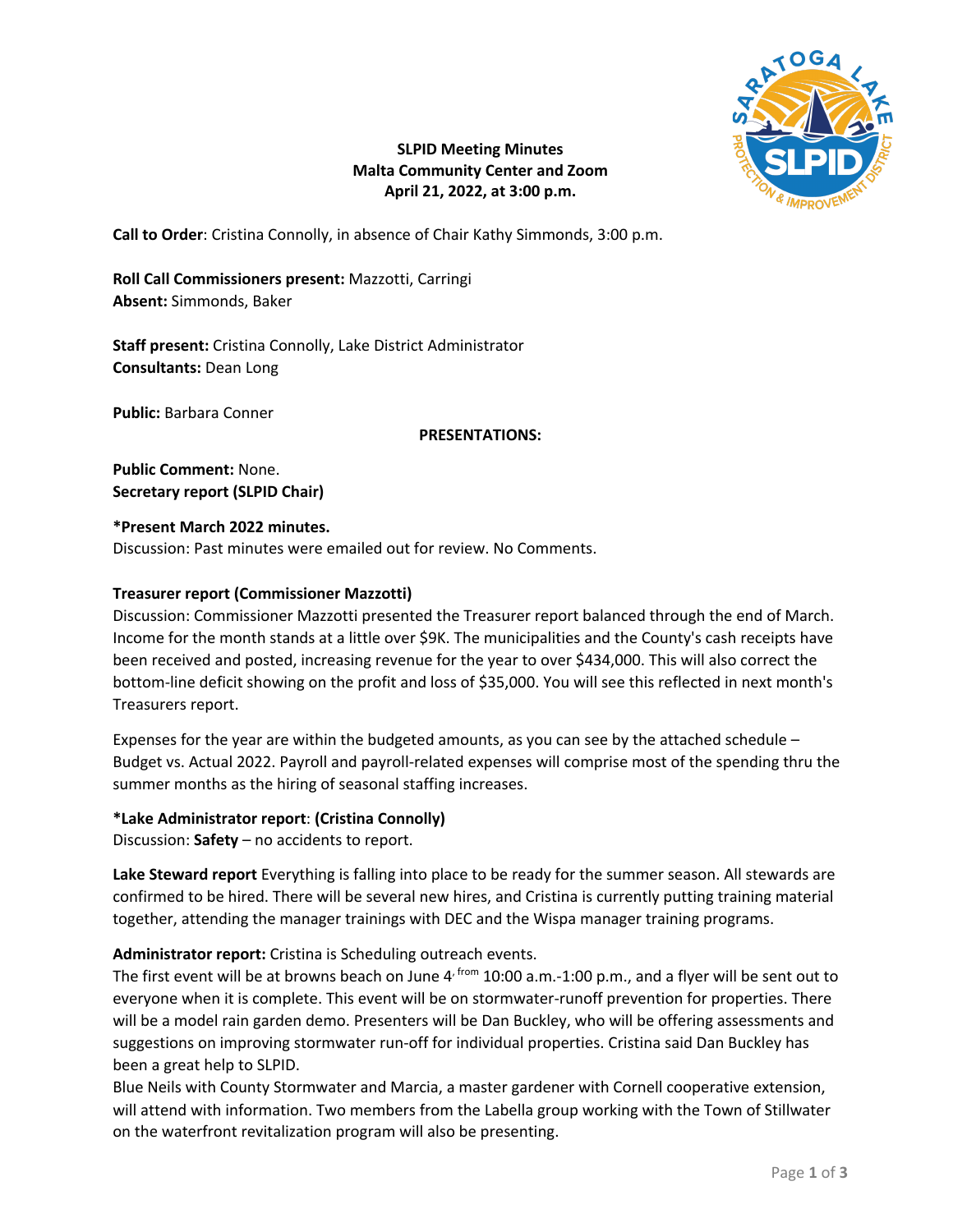There will be a second outreach program on lake quality and aquatic invasives, with Dean being the main presenter. Cristina will also invite someone from PRISM to discuss Aquatic Invasive species in Saratoga lake. Cristina is leaving the date up to Dean's availability.

Cristina is coordinating with Adirondack Watershed Institute (AWI) with a Junior Watershed Steward Program for ages 7-12 to become familiar with AIS and watersheds. The program consists of a workbook that can be completed online (editable pdf) to be completed. The Junior Steward shadows the SLPID Stewards at the boat launch, asks a few short questions, and receives a Junior Watershed Steward welcome kit (sticker, certificate, maybe a giveaway item such as a towel or frisbee). We are hoping to have this together at some point this summer.

She is also discussing with AWI about Hosting an event during Adirondack Water Week celebrating the 50<sup>th</sup> anniversary of the Clean Water Act. Cristina said she is hoping to host this at the City Waterfront Park to target a different crowd of non-motorized watercraft and will ask the City if it is a possibility.

She is also hoping for one floating classroom event similar to last year, which was small on Aquatic invasive i.d., depending on getting a boat. The larger floating classrooms partnering with AWI are not available this summer but possibly in the fall.

Everything has been ordered for the thermistor string project and the fluoroprobe. The GPS equipment will be next after the government paperwork gets approval.

A meeting is scheduled for May 24 at the County for the overlay district discussion. Currently, almost everyone has committed to attend.

Cristina missed the County Water Quality meeting last week. However, Dean did attend.

The municipality agreements were sent out. Supervisor Wood requested a letter updating SLPID accomplishments over the past two years that Cristina has been employed to show the town board. Feedback was that a \$2,000 increase at once is justifiable, supporting the SLPID administrator position. They are happy having one point of contact for SLPID with better communication and the improved efficiency of seeing projects completed and policies put in place. Supervisor Wood said the resolution was unanimous. Supervisor Kinowski of Stillwater signed the agreement the same day and had similar comments. The meeting with the mayor is next Monday.

The latest newsletter has been emailed and placed on social media and the SLPID website. The open weed harvesting positions were advertised on the Labor Department site and the SLPID website. Next is a social media post.

The Town of Saratoga and the Quaker Fire Department will be setting their new dock in by the end of the month at Fitch road for the Quaker Springs Fire Department's new rescue boat.

There has been discussion on properties filling in for different and extra land use, concrete, and pressuretreated lumber for docks overhanging and in the lake. Dean and Cristina are getting together and will review the plot maps and draft a letter to DEC.